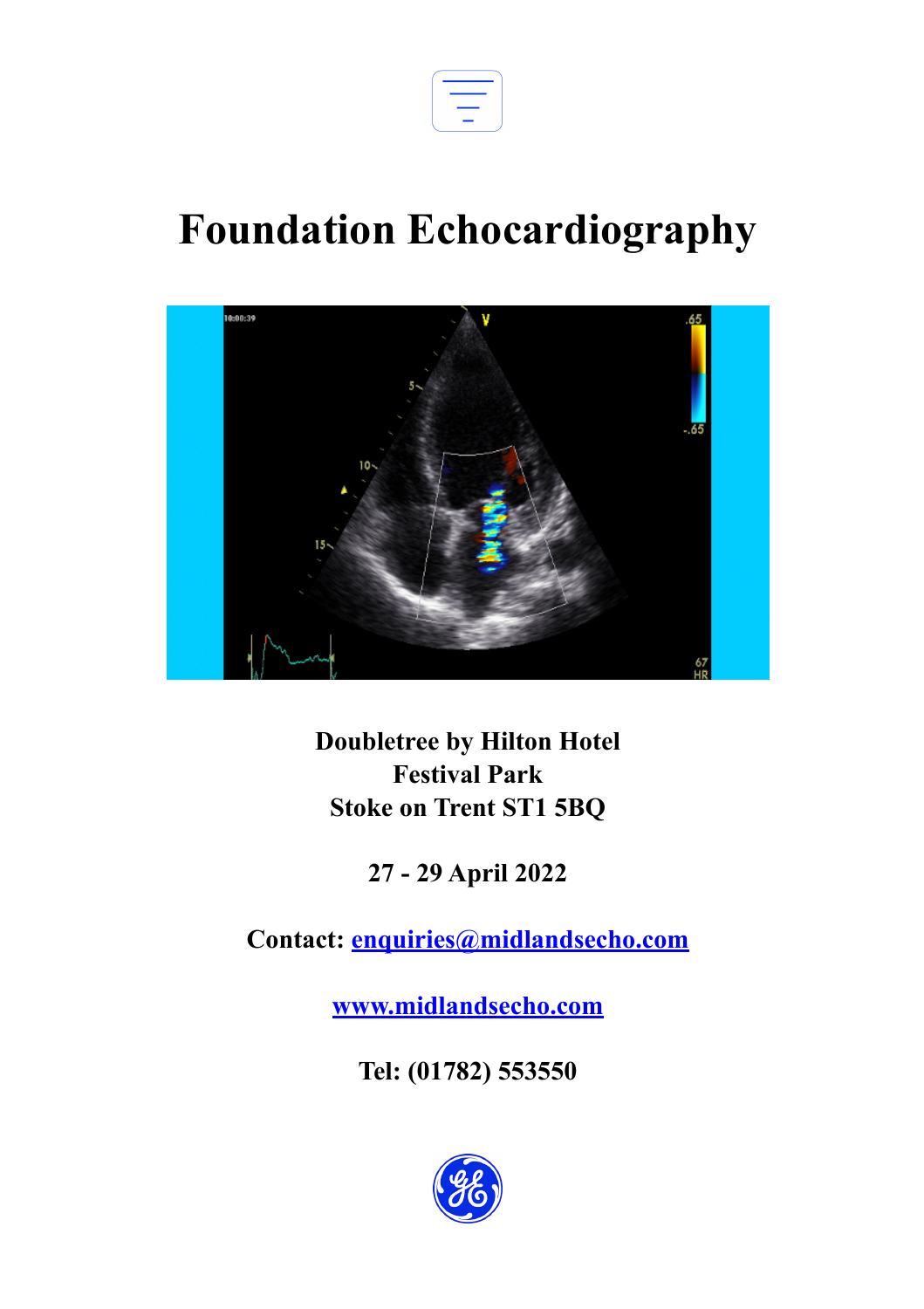

## **Wednesday 27 April 2022**

| $0845 - 900$               | Registration and welcome                          |             |
|----------------------------|---------------------------------------------------|-------------|
| $9.00 - 9.45$              | Cardiac anatomy                                   | Luke Welsh  |
| $9.45 - 10.30$             | Echo Physics I – Greyscale <i>Grant Heatlie</i>   |             |
| 10.30-10.45<br>10.45-11.30 | Coffee<br>Echo Physics II – Doppler Grant Heatlie |             |
| 11.30-12.15                | Echo machine and controls                         | Simon Weir  |
| 12.15-13.00                | Normal echo examination                           | Cath Morris |
| 13.00-14.00                | Lunch                                             |             |
| 14.00-17.00                | Practical: The normal examination                 |             |

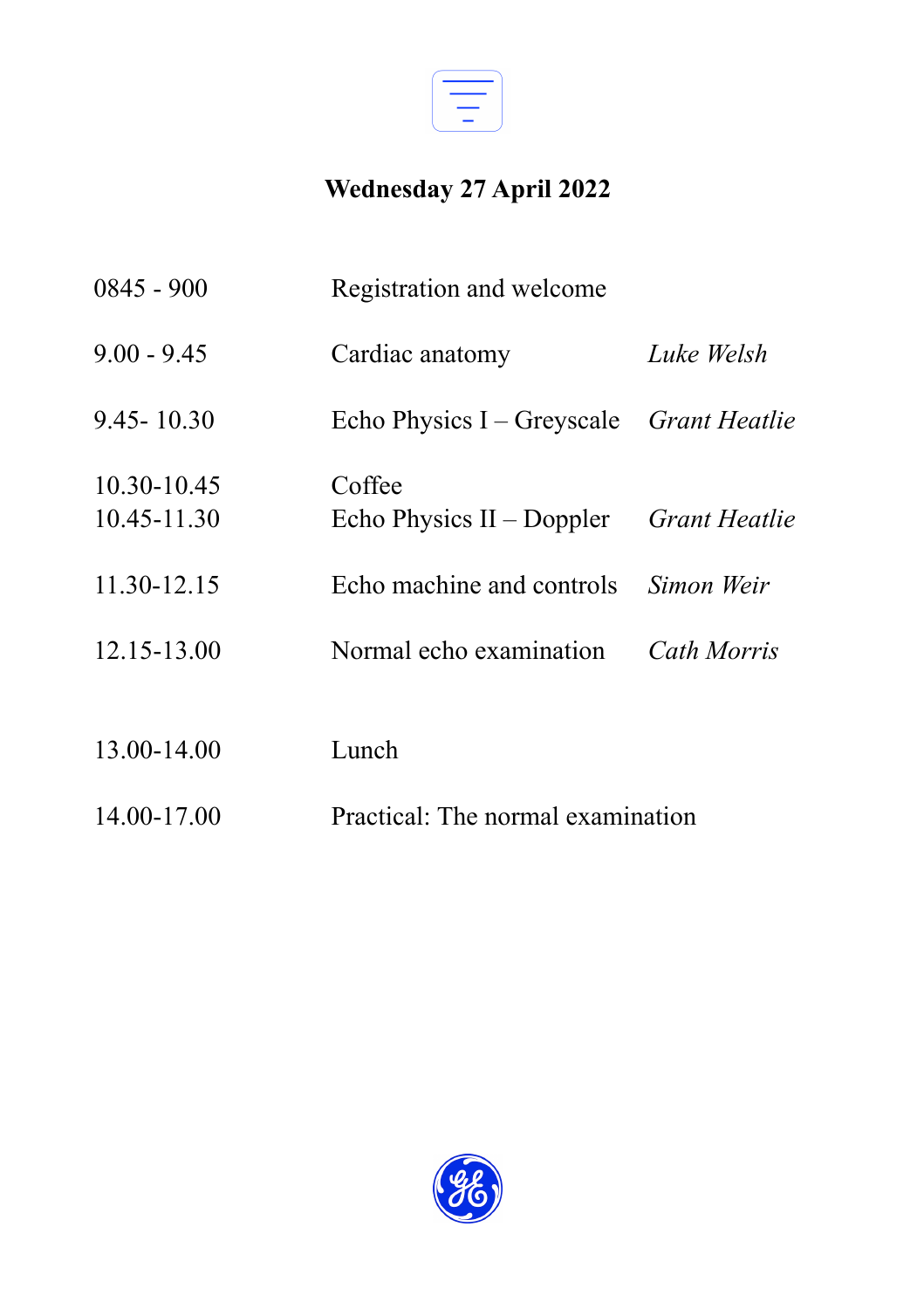

## **Thursday 28 April 2022**

| 9.00-9.45       | Aortic Valve: Normal     | Dr Simon Duckett |
|-----------------|--------------------------|------------------|
| 9.45-10.30      | Aortic valve: Stenosis   |                  |
|                 | and regurgitation        | Dr Simon Duckett |
| $10.30 - 10.45$ | Coffee                   |                  |
| 10.45-11.30     | Mitral valve: Normal     | Grant Heatlie    |
| 11.30-12.15     | Mitral valve: Stenosis   |                  |
|                 | and regurgitation        | Grant Heatlie    |
| 12.15-13.00     | The right heart          | Cheryl Oxley     |
| 13.00           | Lunch                    |                  |
| 14.00 - 1700    | Practical: Valve disease |                  |

## **Friday 29 April 2022**

| $0830 - 1000$<br>$1000 - 1300$                  | Assessment of LV function Grant Heatlie<br>Practical: LV function     |                               |
|-------------------------------------------------|-----------------------------------------------------------------------|-------------------------------|
| $1300 - 1400$                                   | Lunch                                                                 |                               |
| $1400 - 1430$<br>$1430 - 1515$<br>$1515 - 1600$ | Other Echo modalities<br>Tricks of the trade<br><b>Emergency Echo</b> | Grant Heatlie<br>Tim Griffith |